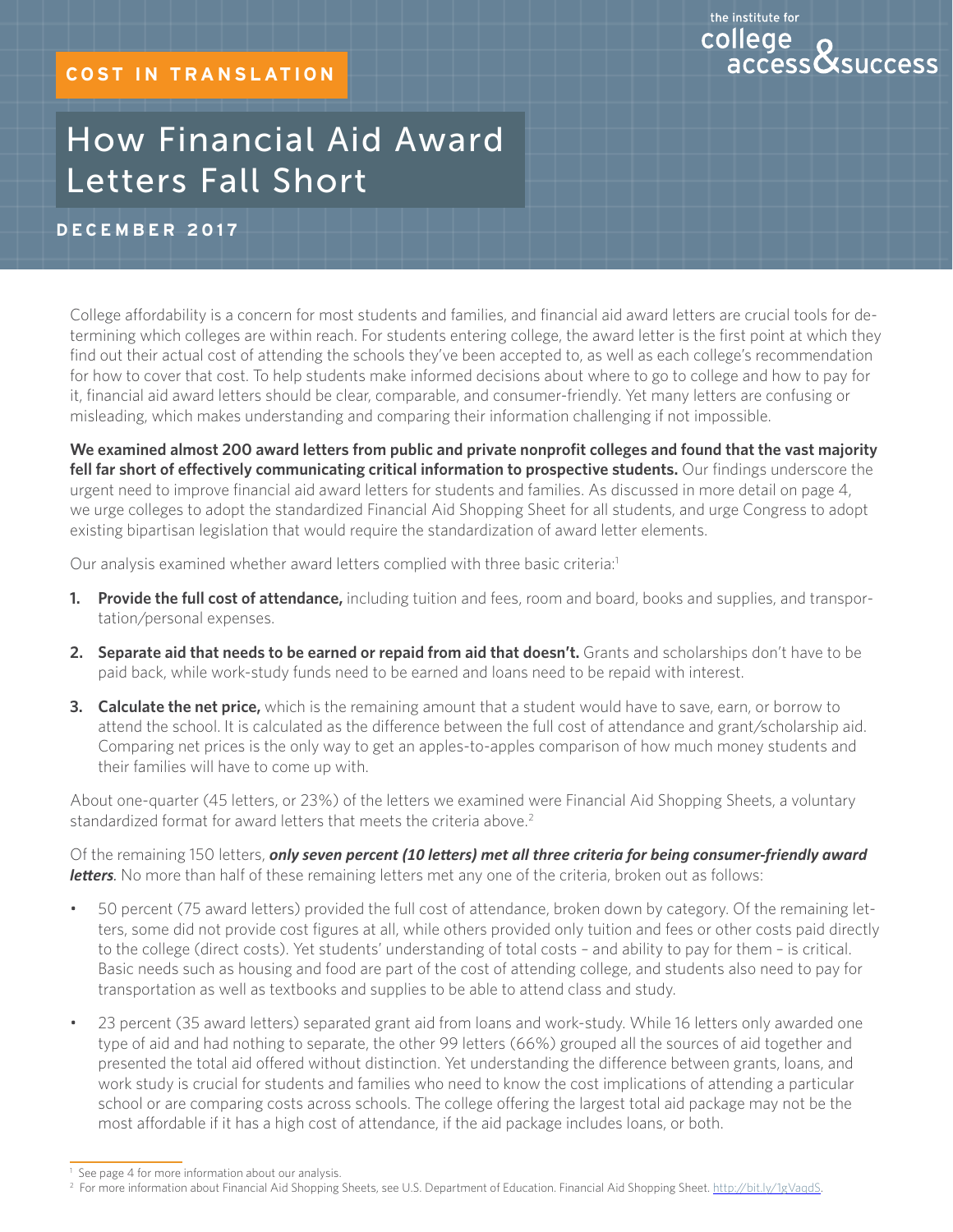Only 13 percent (19 award letters) calculated the net price, or the difference between the full cost of attendance and grant/scholarship aid. Worse, a larger share (22%, or 33 letters) highlighted a "remaining cost" figure that was calculated in a problematic way: *understating* college costs by using direct costs rather than the total cost of attendance, or *overstating* aid availability by adding loans and/or work-study together with grants and scholarships. These tactics can mislead students about the affordability of that college and make it more difficult to compare award letters.

Below, three award letter examples illustrate some of the most helpful and most problematic elements we found prevalent in our analysis. Examples 2 and 3 are award letters received by the same student and especially highlight the difficulty of comparing awards across schools.

### *Example 1: Misleading "remaining cost" figure that is not the net price*

In the example below, the \$0 remaining cost figure that is highlighted suggests to a student that their costs would be fully covered. However, were the student to calculate net price on their own, it would be over \$23,000 – that's how much the student would actually have to save, earn, or borrow to attend this college for just one year. The remaining cost is presented on the award letter as \$0 because the financial aid total includes more than \$23,000 in borrowing, including an \$18,000 Parent PLUS loan, which requires an additional credit check and is not guaranteed. By not separating grant aid from loans or calculating the net price, this award letter provides an illusion of affordability.

| <b>Cost of Attendance</b> |             |               |               |               |               | \$71,572 |
|---------------------------|-------------|---------------|---------------|---------------|---------------|----------|
|                           | Fall Budget | Winter Budget | Spring Budget | Summer Budget | Annual Budget |          |
| <b>Tuition and Fees</b>   | \$17,045    | \$17,010      | \$17,010      | N/A           | \$51,065      |          |
| <b>Textbooks</b>          | \$400       | \$400         | \$400         | N/A           | \$1,200       |          |
| Supplies                  | \$500       | N/A           | N/A           | N/A           | \$500         |          |
| Room and Board            | \$4,789     | \$4,789       | \$4,789       | N/A           | \$14,367      |          |
| Transportation            | \$588       | \$588         | \$588         | N/A           | \$1,764       |          |
| Personal Expenses         | \$838       | \$838         | \$838         | N/A           | \$2,514       |          |
| Loan Fees                 | \$54        | \$54          | \$54          | N/A           | \$162         |          |
| Total                     | \$24,214    | \$23,679      | \$23,679      | N/A           | \$71,572      |          |

| <b>Financial Aid Awards</b>     |            |              |              |              |              | \$71,572 |
|---------------------------------|------------|--------------|--------------|--------------|--------------|----------|
|                                 | Fall Award | Winter Award | Spring Award | Summer Award | Annual Award |          |
| Scholarship                     | \$6,540    | \$6,540      | \$6,540      | N/A          | \$19,620     |          |
| Grant                           | \$7,320    | \$7,320      | \$7,320      | N/A          | \$21,960     |          |
| Scholarship                     | \$1,667    | \$1,667      | \$1,666      | N/A          | \$5,000      |          |
| Pell Grant                      | \$455      | \$455        | \$455        | N/A          | \$1,365      |          |
| Subsidized Direct Loan          | \$1,167    | \$1,167      | \$1,166      | N/A          | \$3,500      |          |
| <b>Unsubsidized Direct Loan</b> | \$667      | \$667        | \$666        | N/A          | \$2,000      |          |
| Potential Parent PLUS Loan      | \$6,042    | \$6,042      | \$6,043      | N/A          | \$18,127     |          |
| Total                           | \$23,858   | \$23,858     | \$23,856     | N/A          | \$71,572     |          |

**Remaining Cost** 

To put ourselves in the shoes of a prospective college student deciding between schools, we specifically analyzed cases where multiple award letters were received by the same student.

\$O

#### *Example 2: Aid types combined and added together, no net price*

For this student, the first award letter provides limited information in a way that makes comparisons across colleges difficult. It only includes a total aid amount, combining a grant, loan, and work-study. After separating out the amount of aid that is gift aid, the student would have to calculate the net price on their own. Additionally, it's not clear what is included in the cost of attendance figure because it is not broken down into specific elements.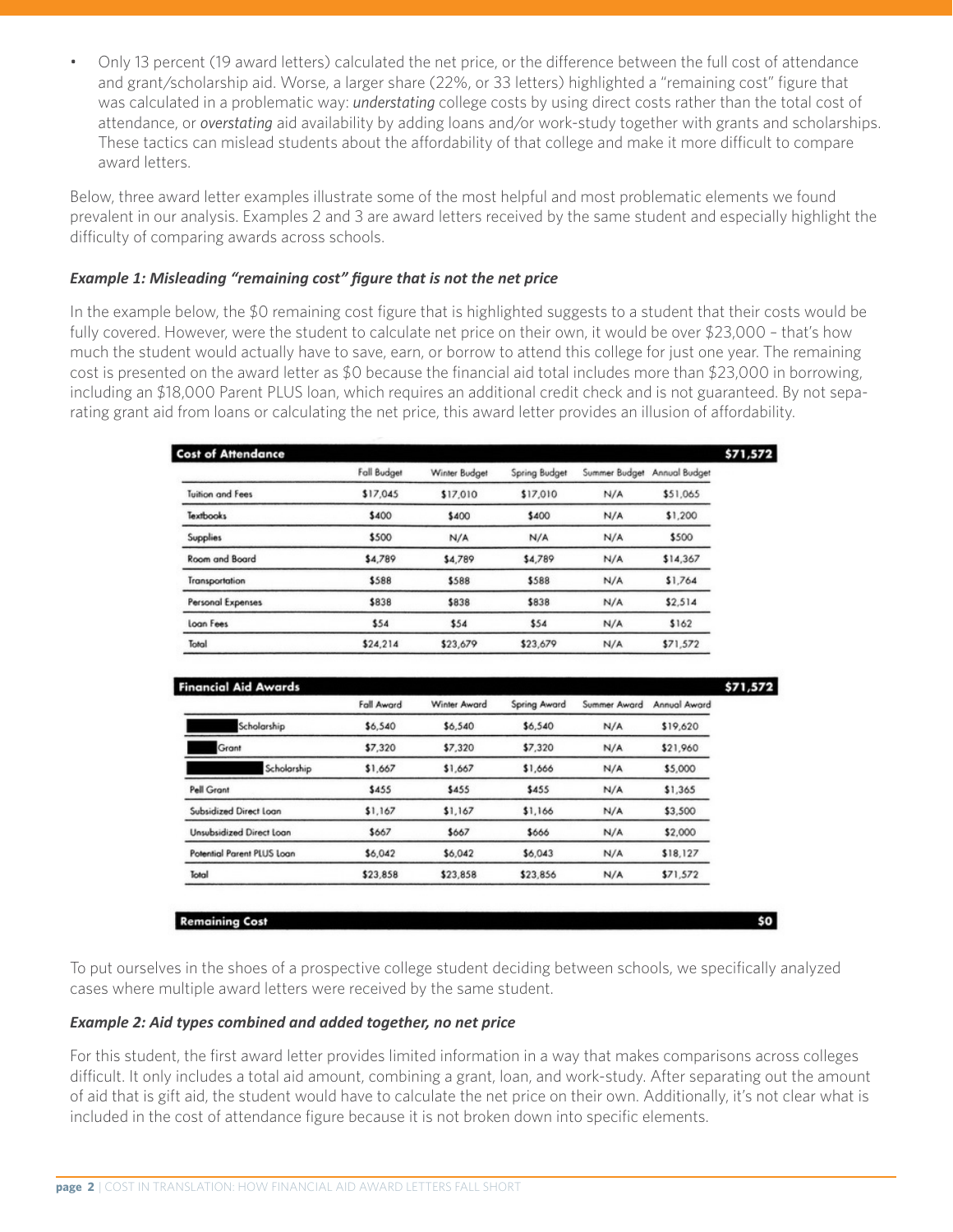and welcome to the Class of 2020! We are pleased to offer you assistance for the 2016-2017 Congratulations on your admission to academic year based on a total cost of attendance of \$67,116.00.

Your total parental contribution is: \$10,523.00 Your total student contribution is: \$2,450.00

|                         | <b>FALL</b> | <b>SPRING</b> | <b>TOTAL</b> |
|-------------------------|-------------|---------------|--------------|
| Grant                   | \$25,122    | \$25,121      | \$50,243     |
| Fed Dir Subsidized Loan | \$900       | \$900         | \$1,800      |
| Federal Work Study      | \$1,050     | \$1,050       | \$2,100      |
| <b>TOTAL AID OFFER</b>  | \$27,072    | \$27.071      | \$54,143     |

#### *Example 3: Financial Aid Shopping Sheet format*

In contrast, the other college uses the Financial Aid Shopping Sheet and clearly displays the full cost of attendance, grant aid, and net price. Grants and scholarships are separated from work-study and loans. This award letter is much easier to understand and compare.

| <b>Estimated Cost of Attendance</b><br>\$34,062 / yr<br>Tuition and fees<br>\$12,816<br>Housing and meals<br>\$15,069<br>Books and supplies<br>\$1,635<br>Transportation<br>\$600<br>Other education costs<br>\$3,942<br>Grants and scholarships to pay for college<br>Total Grants and Scholarships ("Gift" Aid; no repayment needed)<br>$$19,721$ /yr<br><b>UNIVERSITY GRANT</b><br>\$17,456<br><b>GRANT TO PURCHASE USHIP</b><br>\$2,265<br>What will you pay for college<br>$$14,341$ /yr<br><b>Net Costs</b><br>(Cost of attendance minus total grants and scholarships)<br>Options to pay net costs<br><b>Work options</b><br>Work-Study (Federal, state, or institutional)<br>\$1,500<br>Loan options*<br>Federal Perkins Loans<br>\$1,400<br>Federal Direct Subsidized Loans<br>\$3,500 |
|-------------------------------------------------------------------------------------------------------------------------------------------------------------------------------------------------------------------------------------------------------------------------------------------------------------------------------------------------------------------------------------------------------------------------------------------------------------------------------------------------------------------------------------------------------------------------------------------------------------------------------------------------------------------------------------------------------------------------------------------------------------------------------------------------|
|                                                                                                                                                                                                                                                                                                                                                                                                                                                                                                                                                                                                                                                                                                                                                                                                 |
|                                                                                                                                                                                                                                                                                                                                                                                                                                                                                                                                                                                                                                                                                                                                                                                                 |
|                                                                                                                                                                                                                                                                                                                                                                                                                                                                                                                                                                                                                                                                                                                                                                                                 |
|                                                                                                                                                                                                                                                                                                                                                                                                                                                                                                                                                                                                                                                                                                                                                                                                 |
|                                                                                                                                                                                                                                                                                                                                                                                                                                                                                                                                                                                                                                                                                                                                                                                                 |
|                                                                                                                                                                                                                                                                                                                                                                                                                                                                                                                                                                                                                                                                                                                                                                                                 |
|                                                                                                                                                                                                                                                                                                                                                                                                                                                                                                                                                                                                                                                                                                                                                                                                 |
|                                                                                                                                                                                                                                                                                                                                                                                                                                                                                                                                                                                                                                                                                                                                                                                                 |
|                                                                                                                                                                                                                                                                                                                                                                                                                                                                                                                                                                                                                                                                                                                                                                                                 |
|                                                                                                                                                                                                                                                                                                                                                                                                                                                                                                                                                                                                                                                                                                                                                                                                 |
| Federal Direct Unsubsidized Loans<br>\$2,000<br>*Recommended amounts shown here. You may be eligible for a different amount. Contact your financial aid office.                                                                                                                                                                                                                                                                                                                                                                                                                                                                                                                                                                                                                                 |